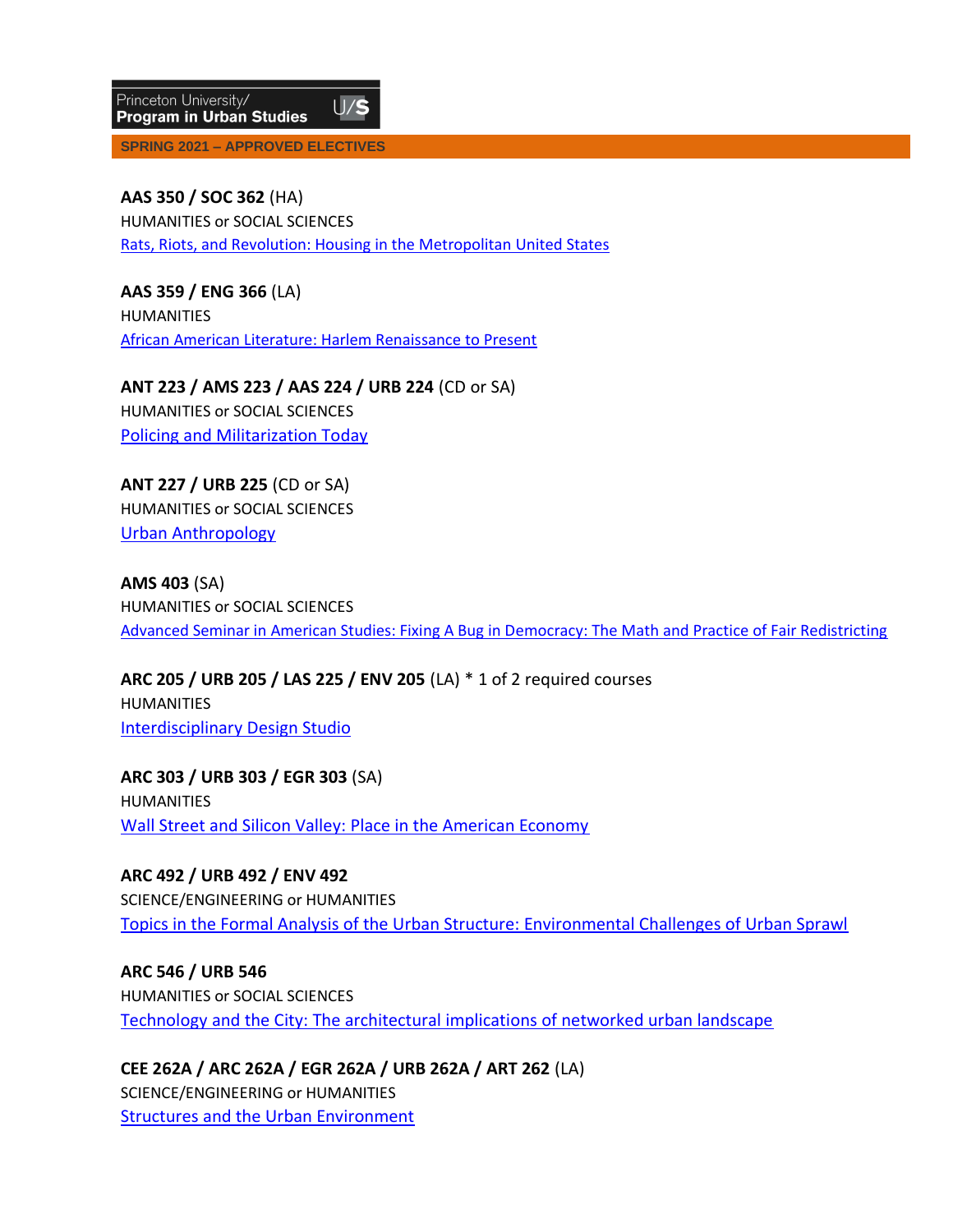## **CEE 311/ CHM 311/ GEO 311/ ENE 311**

SCIENCE/ENGINEERING or HUMANITIES [Global Air Pollution](https://registrar.princeton.edu/course-offerings/course-details?term=1214&courseid=011097)

**CEE 477 / ENE 477** (SEN) SCIENCE/ENGINEERING [Engineering Design for Sustainable Development](https://registrar.princeton.edu/course-offerings/course-details?term=1214&courseid=007967)

**ENG 326** (LA) HUMANITIES [The 17th Century: Early Modern Amsterdam: Tolerant Eminence & the Arts](https://registrar.princeton.edu/course-offerings/course-details?term=1214&courseid=002612)

**ENG 399** (CD or LA) HUMANITIES [Multicultural London: The Literature of Migrants and Immigrants](https://registrar.princeton.edu/course-offerings/course-details?term=1214&courseid=015867)

**ENV 303 / EEB 303** (STN) SCIENCE/ENGINEERING or HUMANITIES [Agriculture, Human Diets and the Environment](https://registrar.princeton.edu/course-offerings/course-details?term=1214&courseid=014462)

**ENV 305 / SAS 315** (SA) SCIENCE/ENGINEERING or HUMANITIES [Topics in Environmental Studies: Co-existing with Complexity: Present and Possibilities for Environment](https://registrar.princeton.edu/course-offerings/course-details?term=1214&courseid=005800)

**GEO 202** (STL) SCIENCE/ENGINEERING or HUMANITIES [Ocean, Atmosphere, and Climate](https://registrar.princeton.edu/course-offerings/course-details?term=1214&courseid=002963)

**GEO 360 / ENV 356** (SEL) SCIENCE/ENGINEERING [Geochemistry of the Human Environment](https://registrar.princeton.edu/course-offerings/course-details?term=1214&courseid=014062)

**GEO 366 / ENV 339 / SPI 451 / ENE 366** (SEN) SCIENCE/ENGINEERING or HUMANITIES [Climate Change: Impacts, Adaptation, Policy](https://registrar.princeton.edu/course-offerings/course-details?term=1214&courseid=008591)

**HIS 418 / URB 418** (HA) HUMANITIES or SOCIAL SCIENCES [Imagined Cities](https://registrar.princeton.edu/course-offerings/course-details?term=1214&courseid=010346)

**HIS 459 / GSS 459 / AMS 459** (HA) HUMANITIES [The History of Incarceration in the U.S.](https://registrar.princeton.edu/course-offerings/course-details?term=1214&courseid=013008)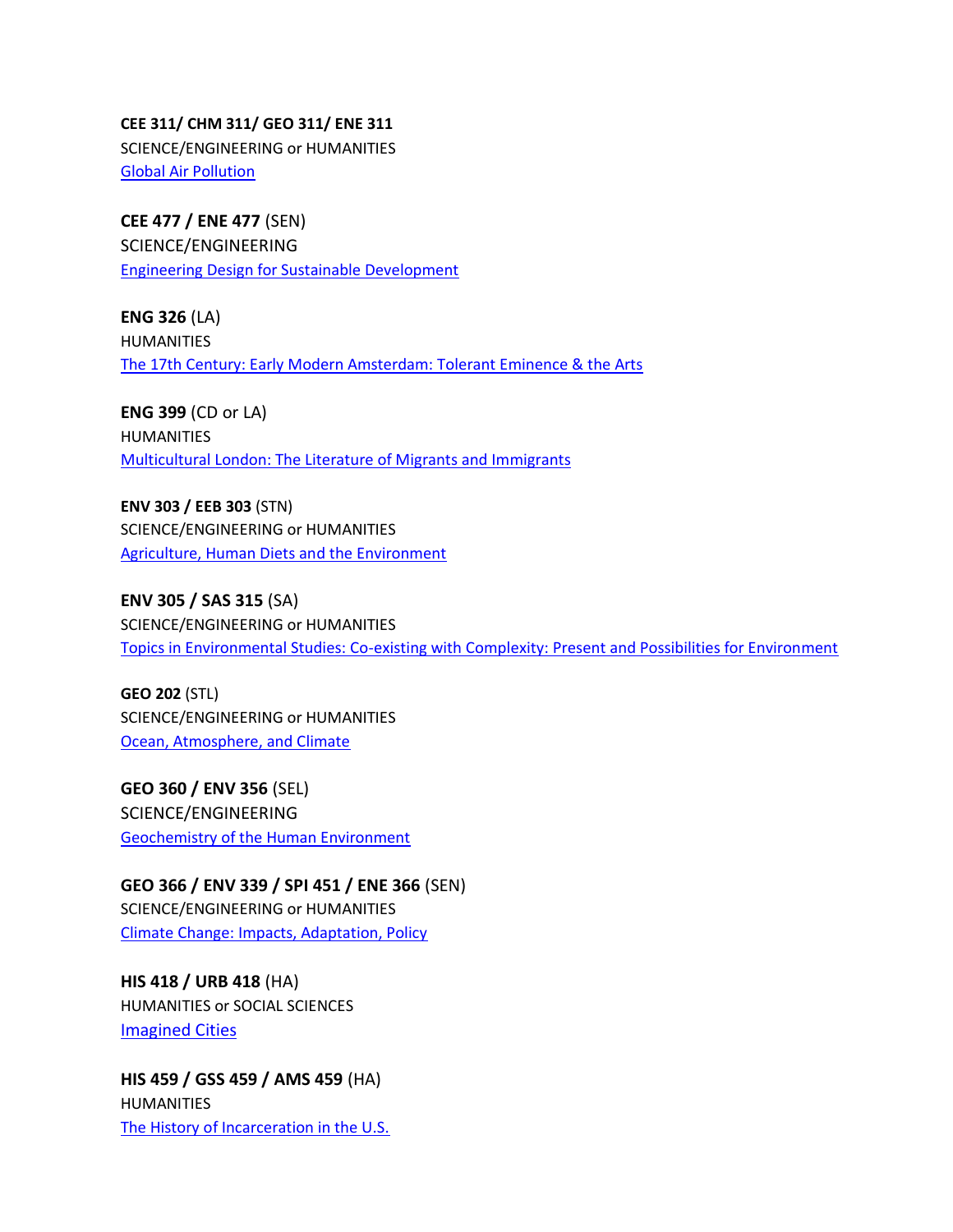**HUM 352 / ENG 252 / URB 352 / THR 350** (CD or LA) **HUMANITIES** [Arts in the Invisible City: Race, Policy, Performance](https://registrar.princeton.edu/course-offerings/course-details?term=1214&courseid=015916)

**JRN 449 / HLS 448 / URB 447** (SA) HUMANITIES or SOCIAL SCIENCES [International News: Reporting on Rising Nationalism in Europe](https://registrar.princeton.edu/course-offerings/course-details?term=1214&courseid=009382)

**LAS 217 / POL 271 / URB 217 / ANT 397** (CD or SA) HUMANITIES or SOCIAL SCIENCES [Culture, Politics, and Human Rights in Latin America](https://registrar.princeton.edu/course-offerings/course-details?term=1214&courseid=015920)

**LAS 412 / ENV 414 / ANT 329** (SA) HUMANITIES or SOCIAL SCIENCES [Amazonia, The Last Frontier: History, Culture, and Power](https://registrar.princeton.edu/course-offerings/course-details?term=1214&courseid=015939)

**LAS 416 / HUM 416 / ART 416** (CD or HA) HUMANITIES [Reading the Landscapes of Colonial Latin America](https://registrar.princeton.edu/course-offerings/course-details?term=1214&courseid=015962)

**NES 221 / JDS 223** (HA) HUMANITIES [Jerusalem Contested: A City's History from Jewish, Christian, and Muslim Perspectives](https://registrar.princeton.edu/course-offerings/course-details?term=1214&courseid=012911)

**POL 340** (SA) HUMANITIES or SOCIAL SCIENCES [The Politics of Policing](https://registrar.princeton.edu/course-offerings/course-details?term=1214&courseid=015890)

**POL 344 / AAS 344** (SA) HUMANITIES or SOCIAL SCIENCES [Race and Politics in the United States](https://registrar.princeton.edu/course-offerings/course-details?term=1214&courseid=013122)

**POL 351 / SPI 311 / LAS 371** (SA) HUMANITIES or SOCIAL SCIENCES [The Politics of Development](https://registrar.princeton.edu/course-offerings/course-details?term=1214&courseid=008134)

**SLA 420 / ANT 420 / COM 424 / RES 420** (EM) HUMANITIES or SOCIAL SCIENCES [Communist Modernity: The Politics and Culture of Soviet Utopia](https://registrar.princeton.edu/course-offerings/course-details?term=1214&courseid=012320)

**SOC 210 / LAS 210 / URB 210 / LAO 210** (SA) HUMANITIES or SOCIAL SCIENCES [Urban Sociology: The City and Social Change in the Americas](https://registrar.princeton.edu/course-offerings/course-details?term=1214&courseid=006397)